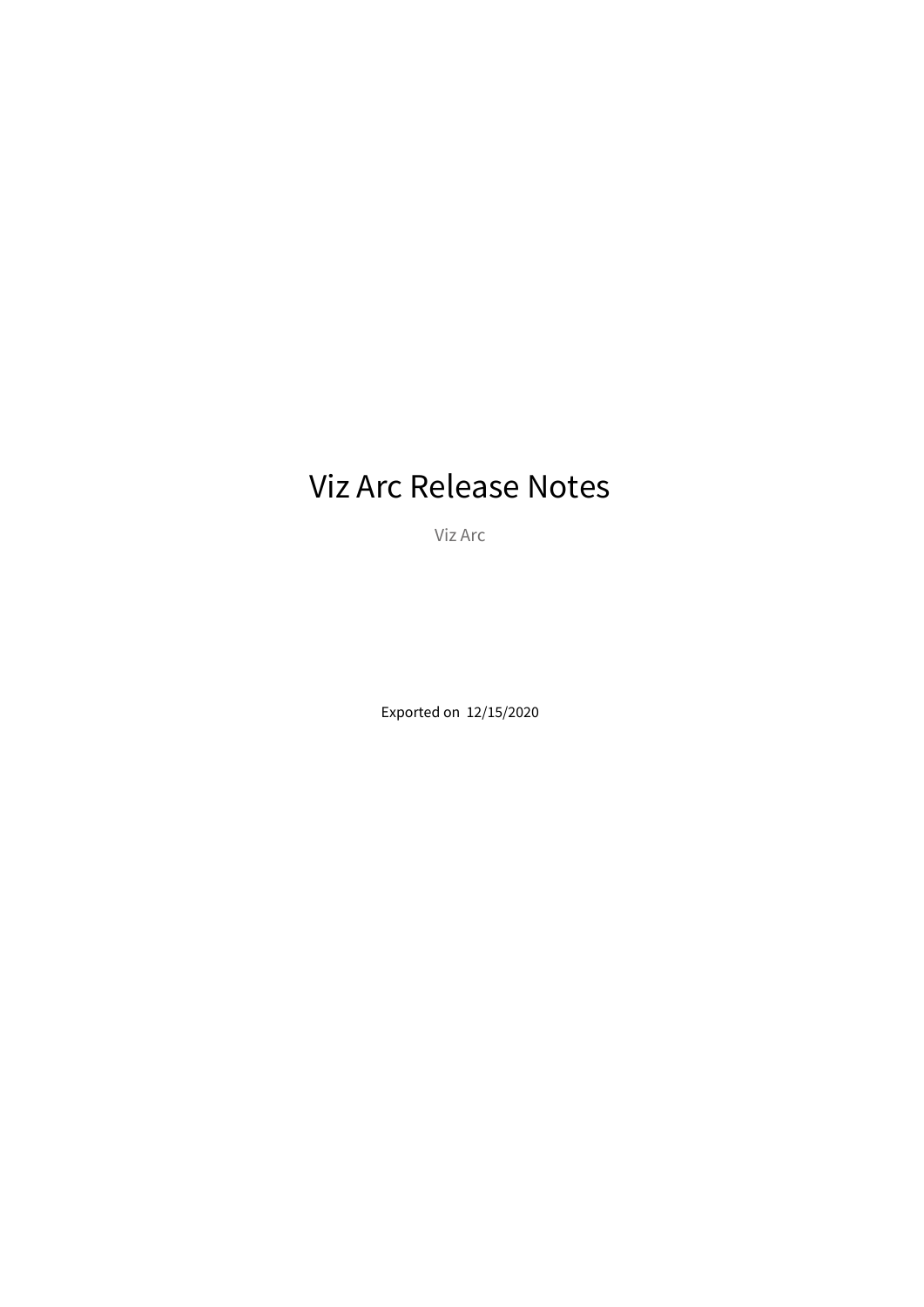# Table of Contents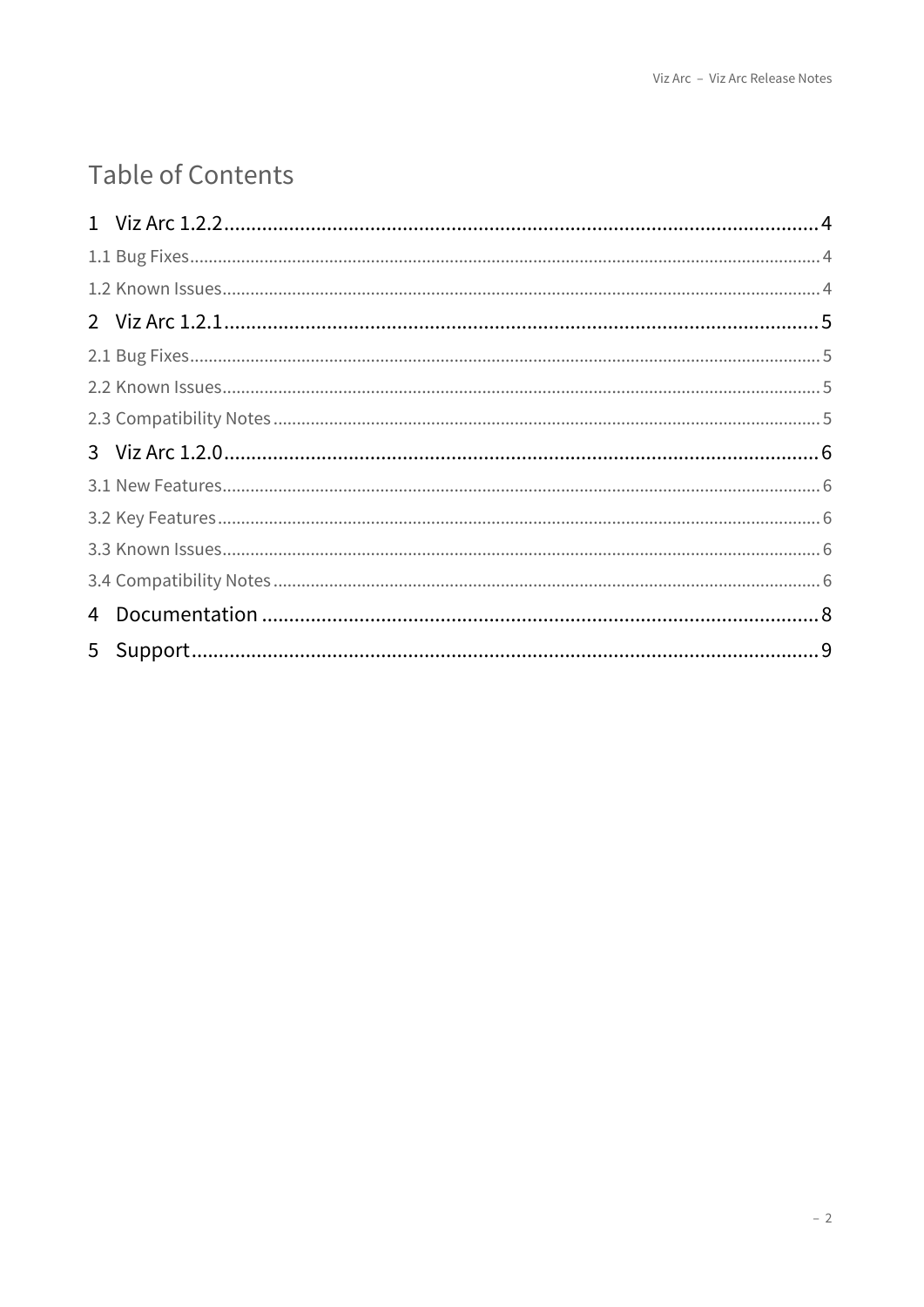- [Viz Arc 1.2.2](#page-3-0)[\(see page 4\)](#page-3-0)
	- [Bug Fixes](#page-3-1)[\(see page 4\)](#page-3-1)
	- [Known Issues](#page-3-2)[\(see page 4\)](#page-3-2)
- [Viz Arc 1.2.1](#page-4-0)[\(see page 5\)](#page-4-0)
	- [Bug Fixes](#page-4-1)[\(see page 5\)](#page-4-1)
	- [Known Issues](#page-4-2)[\(see page 5\)](#page-4-2)
	- [Compatibility Notes](#page-4-3)[\(see page 5\)](#page-4-3)
- [Viz Arc 1.2.0](#page-5-0)[\(see page 6\)](#page-5-0)
	- [New Features](#page-5-1)[\(see page 6\)](#page-5-1)
	- [Key Features](#page-5-2)[\(see page 6\)](#page-5-2)
	- [Known Issues](#page-5-3)[\(see page 6\)](#page-5-3)
	- [Compatibility Notes](#page-5-4)[\(see page 6\)](#page-5-4)
- [Documentation](#page-7-0)[\(see page 8\)](#page-7-0)
- [Support](#page-8-0)[\(see page 9\)](#page-8-0)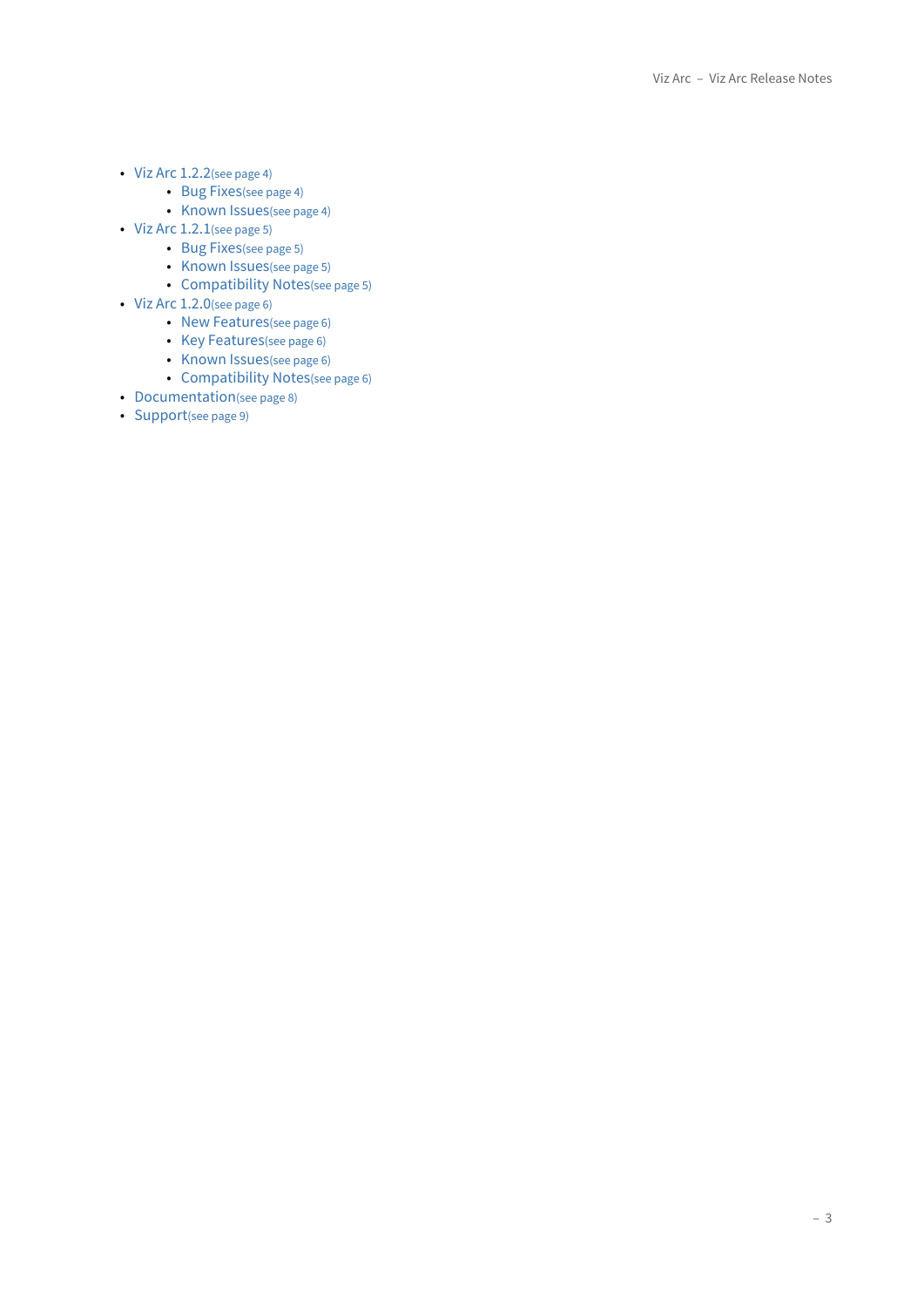## <span id="page-3-0"></span>1 Viz Arc 1.2.2

#### **Release Date:** 2020-12-15

These are the release notes for Viz Arc version 1.2.2. This document describes the user-visible changes that have been made to the software since release 1.2.1.

### <span id="page-3-1"></span>1.1 Bug Fixes

- Text encoding issues when sending non-ascii text to the Unreal Engine (ARC-49)
- Font Family displayed scrambled for non-latin font family names in scripting property UI (ARC-37)
- Font size of radio script input UI element was ignoring font size property (ARC-38)
- Control Objects set by the SetControlObject method were not evaluated on still preview (ARC-41)
- Reduced CPU usage when visualizing video preview
- Improved picking performance of the MZ Chroma Action
- Removed bold font style of actions in on-air mode; it now uses the same font style as in builder mode.
- Fixed still preview of templates when the preview engine was remote
- Visibility Action did not work properly in the favorites canvas

### <span id="page-3-2"></span>1.2 Known Issues

- SHM output does not work when using Viz Engine 4 in non-Matrox Mode using the Viz Engine Fusion Render Pipeline.
- When used together in a Viz Arena set-up, there is a potential issue with keying data no longer updating on the Viz Engine when sent from Viz Arena. To fix this, configure additional UDP port for Shared Memory communication or increase the *smm\_thread\_count* in the Viz Engine configuration.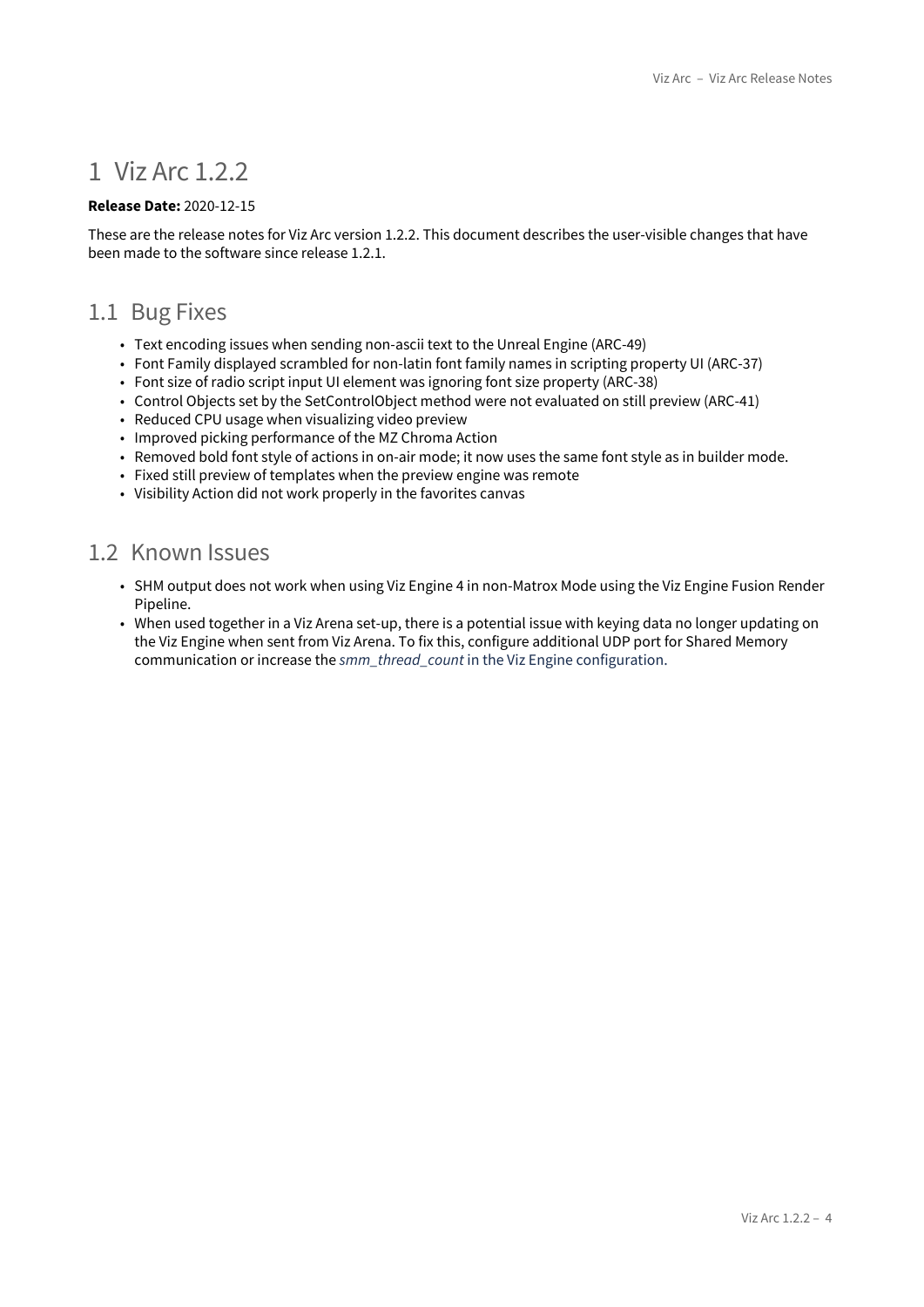## <span id="page-4-0"></span>2 Viz Arc 1.2.1

#### **Release Date:** 2020-07-31

These are the release notes for Viz Arc version 1.2.1. This document describes the user-visible changes that have been done to the software since release 1.2.0.

### <span id="page-4-1"></span>2.1 Bug Fixes

- Application window position and size not persistent after application restart.
- Missing UI on playlist for Telemetrics and NDI action.
- PBR material texture rotation value read incorrectly on initialization. Fixed its default value.
- Changed erroneous "simplified" Chinese label to "traditional" Chinese in UI language selection (ARC-36).
- CodeMeter error message crashed application on start-up when (required) CodeMeter installation was missing (ARC-40).
- Increased time-out for snapshot fetch for remote chroma key picking (ARC-39).
- ControlObjects that were declared in the ControlObject channels were ignored and resulted in a crash when parsed.
- Fixed issues when duplicating a template action when ControlObjects had a certain structure.
- Avoid connecting to TCP SMM port when UDP port was configured (VIZENG-23710).

### <span id="page-4-2"></span>2.2 Known Issues

- SHM output does not work when using Viz Engine 4 in non-Matrox Mode using the Viz Engine Fusion Render Pipeline.
- When used together in a Viz Arena set-up, there is a potential issue with keying data is not updating anymore on the Viz Engine when sent from Viz Arena. In such a case, configure additional UDP port for Shared Memory communication or increase the *smm\_thread\_count* in the Viz Engine configuration.

## <span id="page-4-3"></span>2.3 Compatibility Notes

• Added support for Unreal Engine 4.25.x.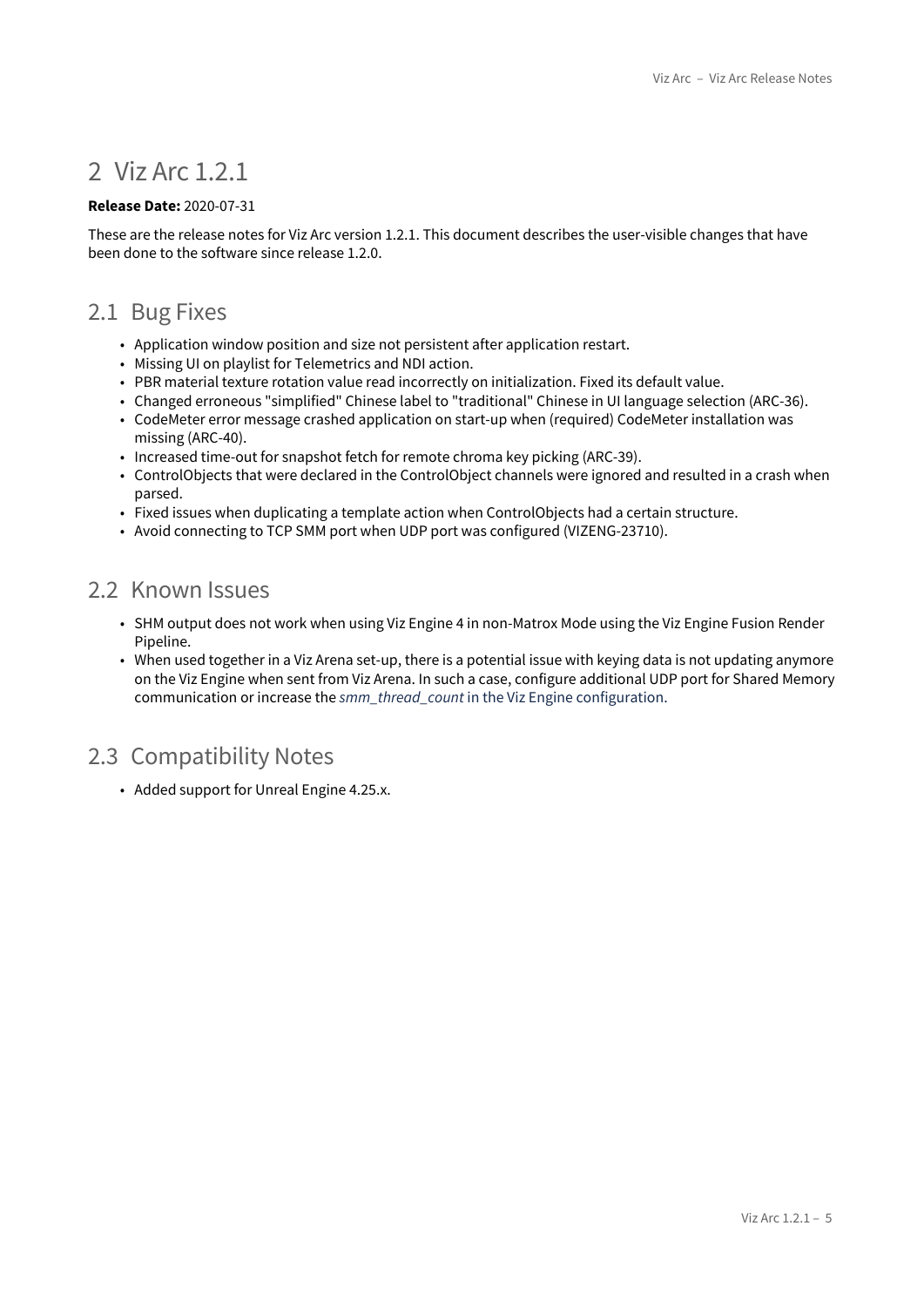## <span id="page-5-0"></span>3 Viz Arc 1.2.0

#### **Release Date:** 2020-04-07

These are the release notes for Viz Arc version 1.2.0. This document describes the user-visible changes that have been done to the software since release 1.1.0.

#### <span id="page-5-1"></span>3.1 New Features

- NDI Actions to control PTZ cameras:
	- Remote control of the PTZ camera.
	- Define preset positions for a PTZ camera.
	- Recall preset positions through the NDI action.
- Native NDI sources input support.
- Support for MIDI devices through scripting.
- Extended PBR Material Action:
	- Additional control of Viz Engine material, such as: Tiling, Angle, UV Transform, Scaling, Offset.
	- Browsing for stored PBR materials on Graphic Hub and triggering them.
		- Browse for local files as textures.
- Launch Unreal Engine and UE projects remotely from Viz Arc.
- Multilingual support:
	- Support for languages including: Chinese, Japanese, Arabic, Hebrew.
	- Special care for right-to-left languages.
- Support for JavaScript modules and script debugging capabilities.
- Added Color Correction controls to Fusion Keyer.
- Option for smaller action buttons.

### <span id="page-5-2"></span>3.2 Key Features

- Control AR and virtual sets.
- Mapping AR graphics on floor plan.
- Import Viz Artist and Unreal Engine 4 templates.
- Control multiple Viz Engines.
- Keyer controls and fine tuning tools.
- Trigger multiple functions by command buttons.
- Easy custom configuration.
- Configure without additional tools.
- Communicate with tracking devices.

### <span id="page-5-3"></span>3.3 Known Issues

• SHM output does not work when using Viz Engine 4 in non-Matrox Mode using the Engine 4 render pipeline.

### <span id="page-5-4"></span>3.4 Compatibility Notes

Viz Arc 1.2.0 is compatible with:

- Viz Engine 3.12 and newer, Viz Engine 4.x.
- Viz Tracking Hub 1.1.0 and newer.
- Unreal Engine 4.21.x, 4.22.x, 4.23.x, 4.24.x.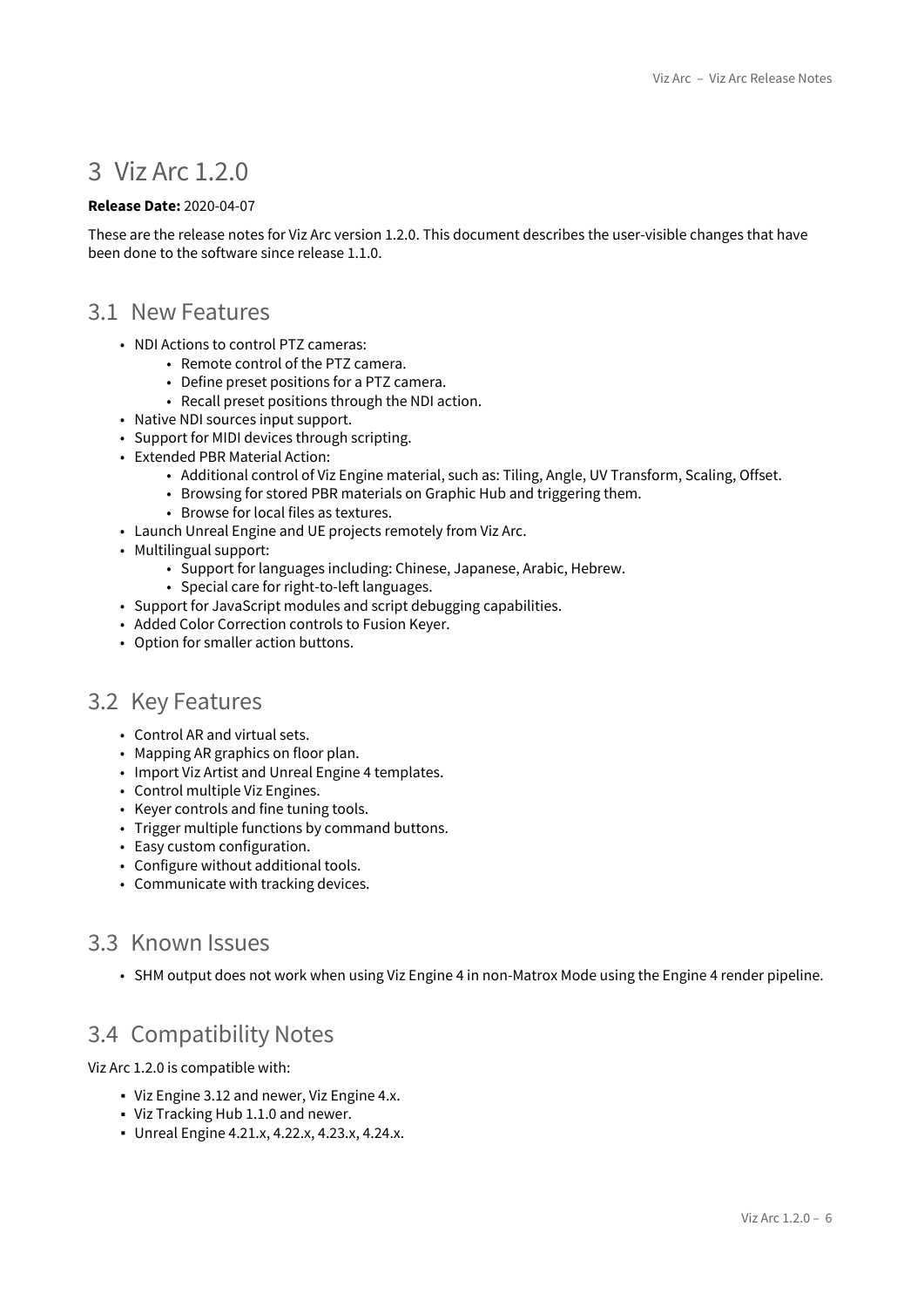- Viz Graphic Hub REST 2.0.3 and newer.
- Viz Media Sequencer 3.0.0 and newer.
- Viz Coder 2.3.1 and newer.
- Viz Pilot Data Server 8.1.0 and newer.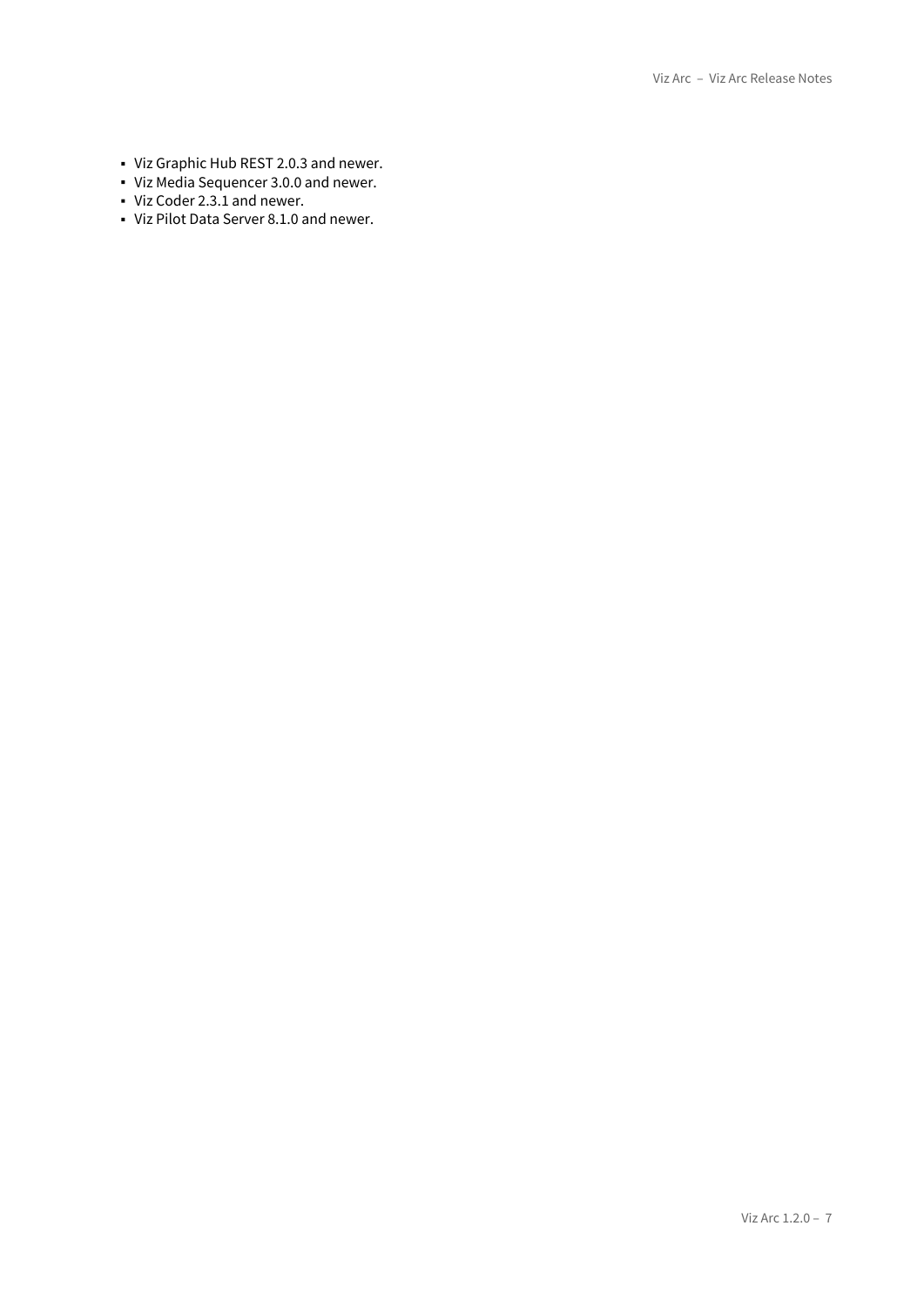# <span id="page-7-0"></span>4 Documentation

#### Documentation for Viz Arc is available at the Vizrt Documentation Center:

- [Viz Arc User Guide](http://documentation.vizrt.com/viz-arc-user-guide/1.2)<sup>[1](http://documentation.vizrt.com/viz-arc-user-guide/1.2)</sup>
- [Viz Arc Script Guide](http://documentation.vizrt.com/viz-arc-script-guide/1.2)<sup>[2](http://documentation.vizrt.com/viz-arc-script-guide/1.2)</sup>

<sup>1</sup> http://documentation.vizrt.com/viz-arc-user-guide/1.2

<sup>2</sup> http://documentation.vizrt.com/viz-arc-script-guide/1.2